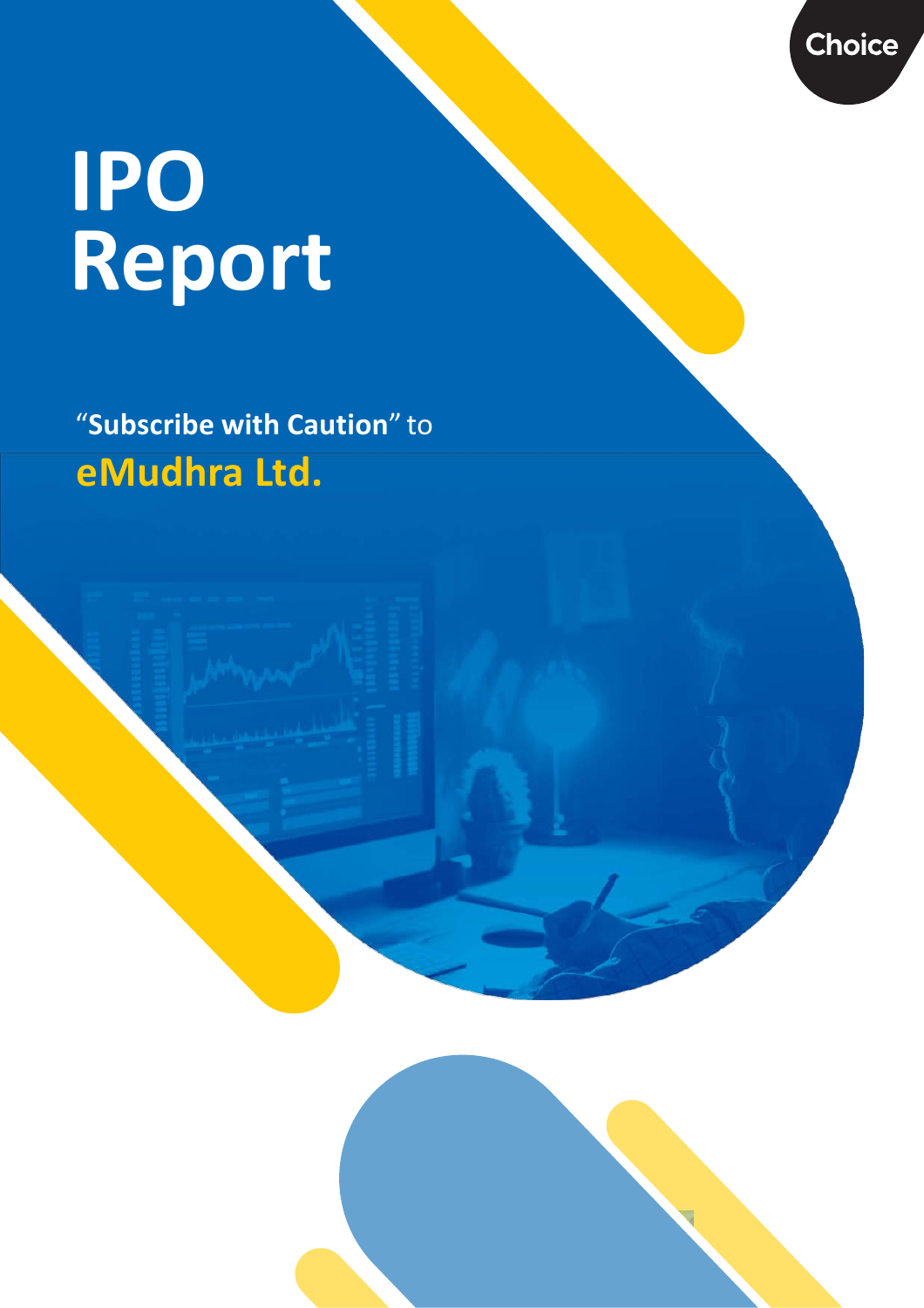# IPO Report 19th May 2022

#### **Salient features of the IPO:**

- Digital signature certificate provider, **eMudhra Ltd.** (EML), is coming up with an IPO to raise around Rs. 413cr, which opens on 20<sup>th</sup> May and closes on 24th May 2022. The price band is Rs. 243 - 256 per share.
- The company on 5<sup>th</sup> May 2022, has executed a pre-IPO placement of 0.16cr shares at Rs. 243.2 for a total consideration of Rs. 39cr. Consequently, it has reduced the fresh issue size from Rs. 200cr (as indicated in the DRHP) to the current size of Rs. 161cr.
- The IPO is a combination of fresh issue and OFS portion. The company will not receive any proceeds from the OFS portion. Of the fresh issue net proceeds, Rs. 46.4cr to be used for setting-up data centers; Rs. 40.2cr will be utilized to fund the working capital; Rs. 35cr will be used for the repayment/prepayment of the borrowings; Rs. 15.3cr to be used for augmenting business development in the US and another Rs. 15cr to be used for product development.

#### **Key competitive strengths:**

- Largest licensed certifying authority in India
- A one stop shop solution provider in secure digital transformation and wellpositioned to capture the favorable industry dynamics in India and globally
- Technology certifications, accreditations and membership in international bodies
- Technology backed infrastructure to support quality and security of services & solutions
- Diverse, longstanding and growing customer base
- Partnerships with leading Indian and global channel partners and enterprise solution partners
- Experienced promoter, board of directors and senior management team

#### **Risk and concerns:**

- Unfavorable government policies and regulations
- Difficulty in adapting to the rapid changing technology standards and customer requirements
- Difficulty in expanding the international operations
- **Competition**

#### **Below are the key highlights of the company:**

- EML is the largest licensed certifying authority in India with a market share of 37.9% in the digital signature certificates market in FY21. It is the only Indian company to be admitted as a member of European Cloud Signature Consortium as well as Certifying Authority / Browser Forum, a global forum that governs the use of SSL/TLS certificates.
- The company is also the only Indian company to be directly recognized by renowned browsers and document processing software companies such as Microsoft, Mozilla, Apple and Adobe, thereby allowing it to sell digital identities to individual/organization and issue SSL/TLS certificates for website authentication, globally. Further EML is the only Indian company to be accredited to Webtrust which makes its digital signature certificates directly recognized by browsers across the world and allowing it to issue digital signature certificates in many countries.

| EML is one of the largest players in the domestic digital trust services market with a market share of 17.8%. Further, it also had a 19% |
|------------------------------------------------------------------------------------------------------------------------------------------|
| market share in the domestic digital transformation solutions market in FY21. The company's experience in the digital secure &           |
| paperless transformation segment has enabled it to identify and capitalize the market opportunity offered by the Indian digital          |
| certificates market and serve all kind of subscribers who use digital certificates for income tax return filing, filings to be made with |
| Registrar of Companies, tenders, foreign trade, banking, railways etc. EML works closely with large government and banking customers,    |
| +20 public & private sector banks and state governments.                                                                                 |

| <b>Recommendation</b>                                    |                         |                                               | <b>Subscribe with Caution</b>                                                                 |                         |  |  |  |  |
|----------------------------------------------------------|-------------------------|-----------------------------------------------|-----------------------------------------------------------------------------------------------|-------------------------|--|--|--|--|
| Price band                                               |                         |                                               |                                                                                               | Rs. 243 - 256 per share |  |  |  |  |
| Face value                                               |                         | <b>Rs. 5</b>                                  |                                                                                               |                         |  |  |  |  |
| Shares for fresh issue                                   |                         |                                               | $0.629 - 0.663$ cr shares                                                                     |                         |  |  |  |  |
| Shares for OFS                                           |                         |                                               | 0.984cr shares                                                                                |                         |  |  |  |  |
| Fresh issue size                                         |                         | Rs. 161cr                                     |                                                                                               |                         |  |  |  |  |
| OFS issue size                                           |                         |                                               | Rs. 239 - 251.8cr                                                                             |                         |  |  |  |  |
| Total issue size                                         |                         | 1.612 - 1.646cr shares<br>(Rs. 400 - 412.8cr) |                                                                                               |                         |  |  |  |  |
| <b>Bidding date</b>                                      |                         |                                               | 20 <sup>th</sup> May - 24 <sup>th</sup> May 2022                                              |                         |  |  |  |  |
| MCAP at higher price band                                |                         | Rs. 1,999cr                                   |                                                                                               |                         |  |  |  |  |
| Enterprise value                                         |                         | Rs. 2,044cr                                   |                                                                                               |                         |  |  |  |  |
| Book running lead manager                                |                         |                                               | IIFL Securities Ltd., YES Securities<br>(India) Ltd. and Indorient Financial<br>Services Ltd. |                         |  |  |  |  |
| Registrar                                                |                         |                                               | Link Intime India Pyt. Ltd.                                                                   |                         |  |  |  |  |
| Sector                                                   |                         |                                               | <b>IT Enabled Services</b>                                                                    |                         |  |  |  |  |
| Promoters                                                |                         |                                               | Mr. Venkatraman Srinivasan and<br>Taarav Pte. Ltd.                                            |                         |  |  |  |  |
| <b>Issue breakup</b>                                     |                         |                                               |                                                                                               |                         |  |  |  |  |
| Category                                                 | Percent of<br>issue (%) |                                               | <b>Number of shares</b>                                                                       |                         |  |  |  |  |
| QIB portion                                              | 50%                     |                                               | 0.806 - 0.823cr shares                                                                        |                         |  |  |  |  |
| Non institutional<br>portion                             | 15%                     | 0.242 - 0.247cr shares                        |                                                                                               |                         |  |  |  |  |
| <b>Retail portion</b>                                    | 35%                     |                                               | 0.564 - 0.576cr shares                                                                        |                         |  |  |  |  |
| <b>Indicative IPO process time line</b>                  |                         |                                               |                                                                                               |                         |  |  |  |  |
| Finalization of basis of allotment                       |                         |                                               |                                                                                               | 27th May 2022           |  |  |  |  |
| Unblocking of ASBA account                               |                         | 30th May 2022                                 |                                                                                               |                         |  |  |  |  |
| Credit to demat accounts                                 |                         |                                               | 31st May 2022                                                                                 |                         |  |  |  |  |
| Commencement of trading                                  |                         |                                               |                                                                                               | 1st Jun. 2022           |  |  |  |  |
| Pre and post - issue shareholding pattern                |                         |                                               |                                                                                               |                         |  |  |  |  |
|                                                          |                         |                                               | Pre-issue                                                                                     | Post-issue              |  |  |  |  |
| Promoter & promoter group                                |                         |                                               | 79.19%                                                                                        | 62.81%                  |  |  |  |  |
| Public                                                   |                         |                                               | 12.37%                                                                                        | 29.43%                  |  |  |  |  |
| Non-promoter and non-public                              |                         |                                               | 8.44%                                                                                         | 7.76%                   |  |  |  |  |
| Total                                                    |                         |                                               | 100.00%                                                                                       | 100.00%                 |  |  |  |  |
| Retail application money at higher cut-off price per lot |                         |                                               |                                                                                               |                         |  |  |  |  |
| Number of shares per lot                                 |                         |                                               | 58                                                                                            |                         |  |  |  |  |
| Application money                                        |                         | Rs. 14,848 per lot                            |                                                                                               |                         |  |  |  |  |
| <b>Analyst</b>                                           |                         |                                               |                                                                                               |                         |  |  |  |  |
|                                                          |                         |                                               |                                                                                               |                         |  |  |  |  |
| Rajnath Yadav                                            |                         |                                               |                                                                                               |                         |  |  |  |  |

Email: [rajnath.yadav@choiceindia.com](mailto:rajnath.yadav@choiceindia.com)

Choice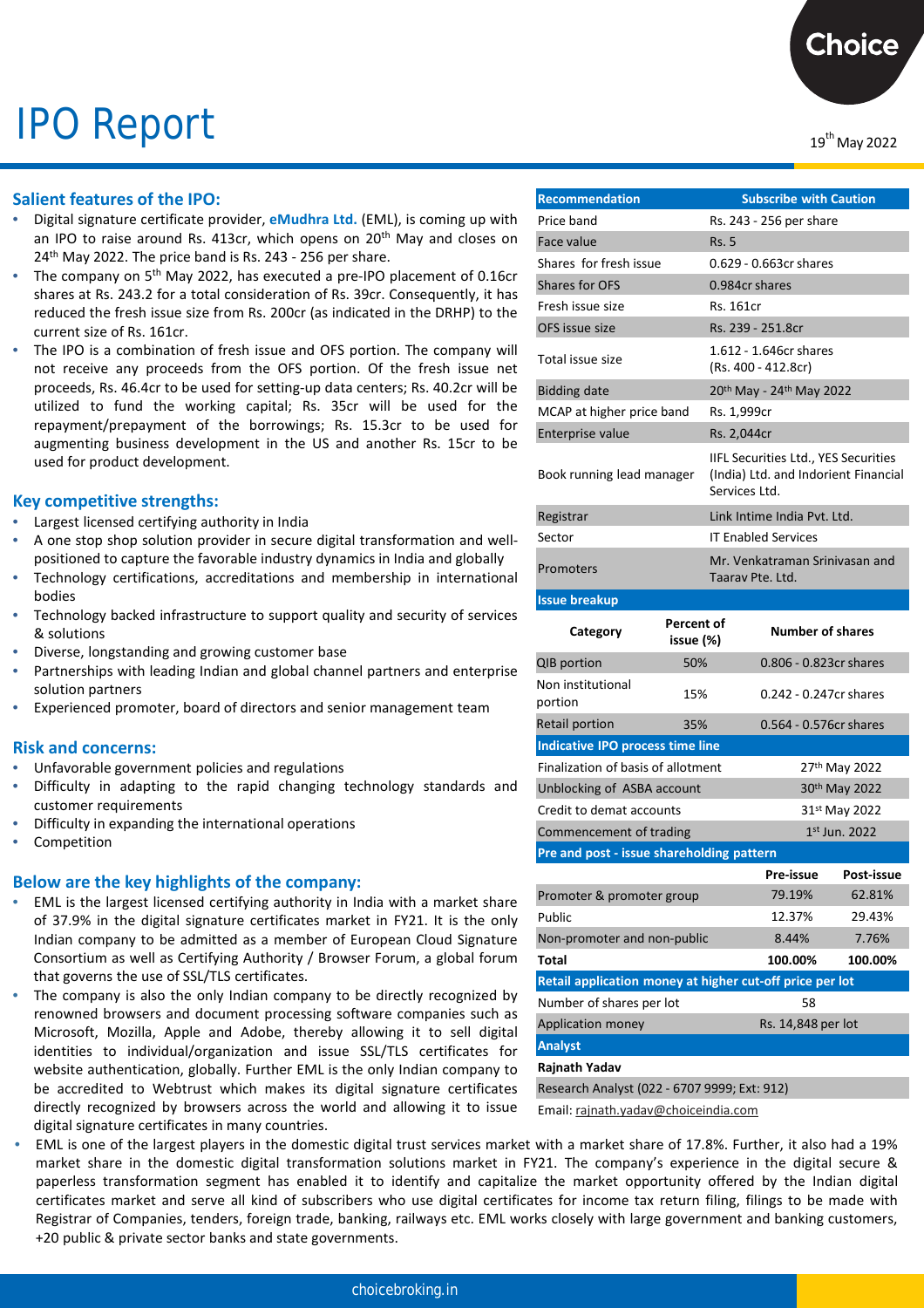#### **Key highlights of the company (Contd…):**

- The company is engaged in the business of providing digital trust services and enterprise solutions to individuals and organizations functioning in various sectors. Under digital trust services, it issues a range of certificates including individual/organizational certificates, SSL/TLS certificates and device certificates (used in IoT use cases) to build a digital trust backbone. Under the enterprise solutions vertical, EML offers a diverse portfolio of digital security & paperless transformation solutions to customers engaged in different sectors, thereby making itself as a "one-stop-shop" player in secure digital transformation market.
- With solid presence in the domestic market, the company is taking strategic efforts to expand into foreign regions like Middle-East, APAC, Americas and Europe. Over FY19-21, business from oversees has increased by 58% CAGR. As of FY21, overseas business was around 20% of the total revenue.
- Since the inception of the business, EML has issued over 5cr digital signature certificates through a network of 91,259 channel partners spread across India. Over FY19-21, its retail and enterprise customer base has increased by 40.3% and 44.2% CAGR. As of 31st Dec. 2021, the company catered to 14.3lakh retail and 626 enterprise customers.
- Over FY19-21, EML has demonstrated a sustained growth in the business and almost stability in the operating margins. On the back of 58% CAGR rise in the business from the overseas operations, the company has reported a 13.8% CAGR rise in consolidated top-line to Rs. 131.6cr in FY21. During the period, business from domestic operations increased by 7.8% CAGR. Total operating expenditure increased by 15% CAGR (higher than the top-line growth), leading to a 137bps contraction in the EBITDA margin during the period. Consolidated EBITDA increased by 11.3% CAGR to Rs. 39.9cr in FY21. Depreciation charge increased by 1.6% CAGR, higher financial liabilities led to a 78.5% CAGR rise in the finance costs. Consolidated PAT before minority interest increased by 20.6% CAGR, while on account of relatively higher share of minority interests, earnings attributable to the shareholders was flat over FY19-21 to Rs. 17.5cr in FY21.
- Over FY19-21, the company has reported a positive cash flow from operations, which has increased by 56.2% CAGR. Average operating cash flow during the period stood at Rs. 27cr. Financial liabilities increased by 35.1% CAGR with debt-to-equity ratio increasing from 0.4x in FY19 to 0.5x in FY21. Average RoIC and RoE stood at 17.6% and 20%, respectively, during the period.

**Peer comparison and valuation:** The Covid-19 pandemic has forced the organizations for the faster adoption of digital solutions like digital identity, security and paperless transformation solutions. We feel that this trend will continue and players like EML, which is a "onestop-shop" player in secure digital transformation is expected to benefit from the growth in the addressable market.

There are no listed peers having business similar to EML. At higher price band of Rs. 256, the company is demanding a P/E multiple of 114.5x (to its FY21 earnings of Rs. 2.2 per share), which seems to be high. Annualizing the 9M FY22 performance, the demanded P/E multiple comes out to be 49x. Also considering the current turbulence in the global equity market, we assign a "**Subscribe with Caution**" rating for the issue.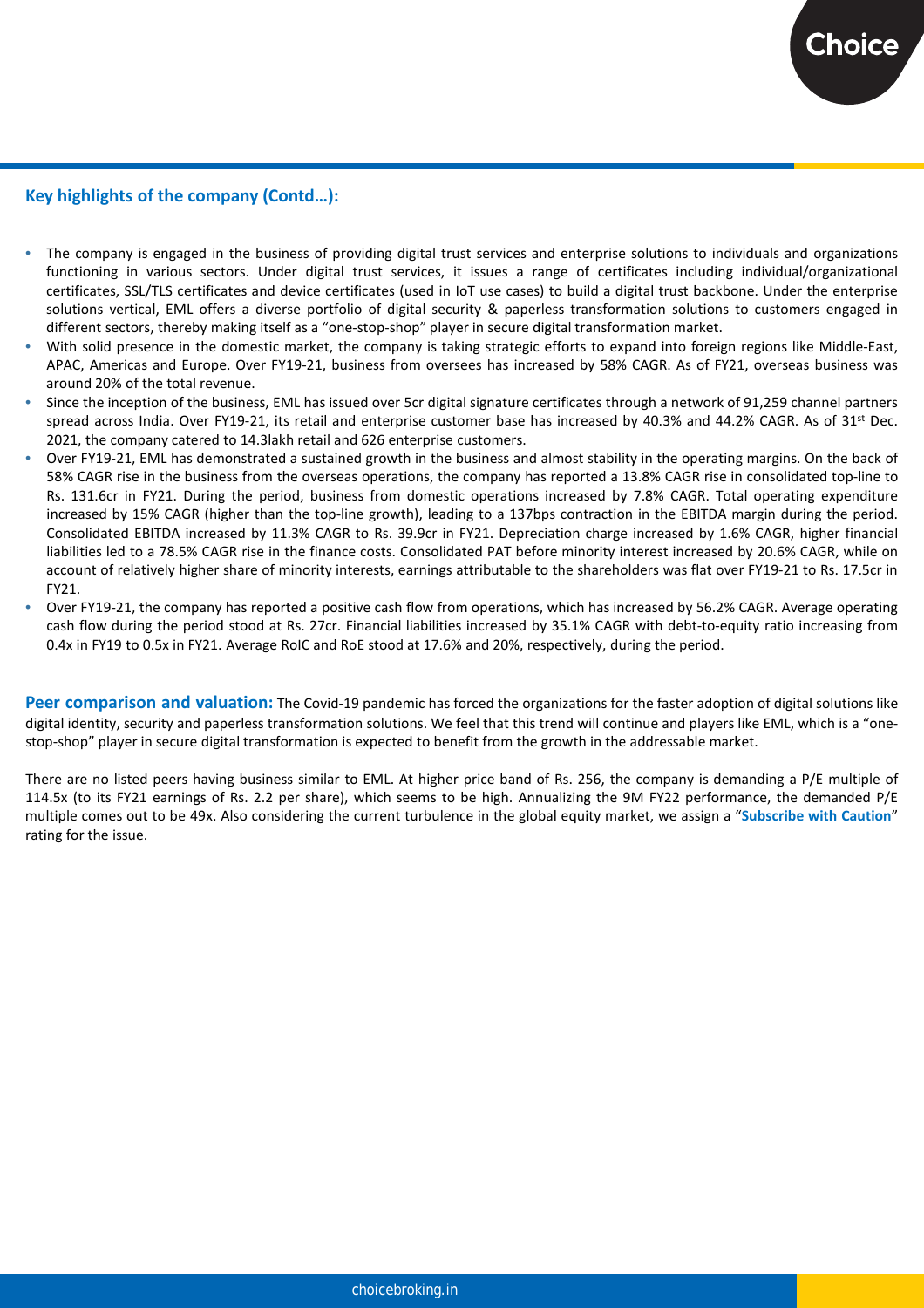#### **About the issue:**

- EML is coming up with an IPO with 1.612 1.646cr shares (fresh issue: 0.629 0.663cr shares; OFS shares: 0.984cr shares) in offering. The offer represents around 20.7% of its post issue paid-up equity shares of the company. Total IPO size is Rs. 400 - 412.8cr.
- The issue will open on 20<sup>th</sup> May 2022 and close on 24<sup>th</sup> May 2022.
- The issue is through book building process with a price band of Rs. 243 256 per share.
- The company on 5th May 2022, has executed a pre-IPO placement of 0.16cr shares at Rs. 243.2 for a total consideration of Rs. 39cr. Consequently, it has reduced the fresh issue size from Rs. 200cr (as indicated in the DRHP) to the current size of Rs. 161cr.
- The IPO is a combination of fresh issue and OFS portion. The company will not receive any proceeds from the OFS portion. Of the fresh issue net proceeds, Rs. 46.4cr to be used for setting-up data centers; Rs. 40.2cr will be utilized to fund the working capital; Rs. 35cr will be used for the repayment/prepayment of the borrowings; Rs. 15.3cr to be used for augmenting business development in the US and another Rs. 15cr to be used for product development.
- 50% of the net issue are reserved for qualified institutional buyers, while 15% and 35% of the net issue is reserved for non-institutional bidders and retail investors, respectively.
- Promoter currently holds 100.00% stake in the company and post-IPO this will come down to 56.10%. Public holding will increase from current nil to 43.90%.

| Pre and post-issue shareholding pattern (%)    |        |        |  |  |  |  |  |
|------------------------------------------------|--------|--------|--|--|--|--|--|
| Post-issue (at higher price band)<br>Pre-issue |        |        |  |  |  |  |  |
| Promoter & promoter group                      | 79.19% | 62.81% |  |  |  |  |  |
| Public                                         | 12.37% | 29.43% |  |  |  |  |  |
| Non-promoter and non-public                    | 8.44%  | 7.76%  |  |  |  |  |  |

*Source: Choice Equity Broking*

#### **Indicative IPO process time line:**

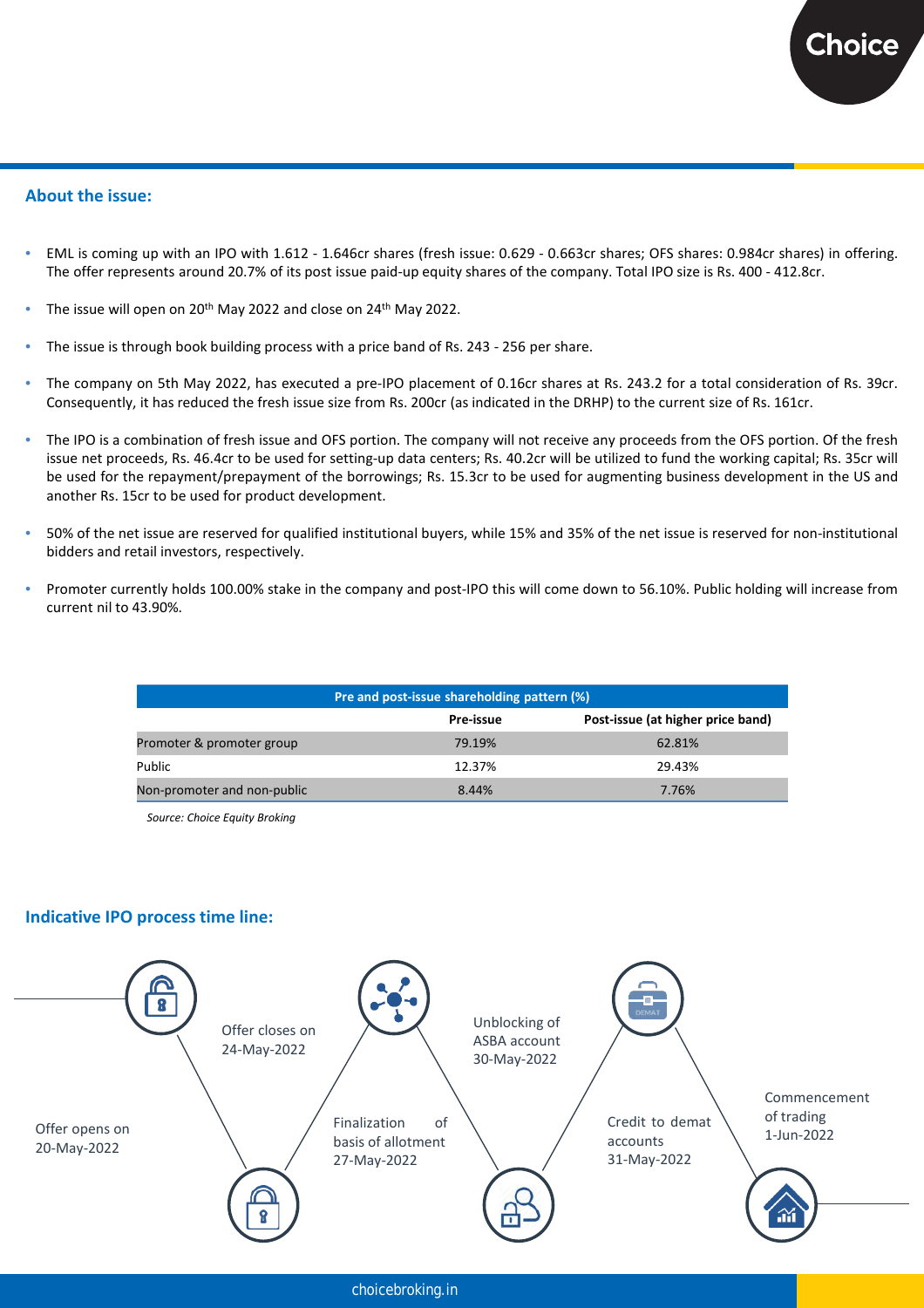#### **Financial performance:**

**Performance over FY19-21:** Over FY19-21, EML has demonstrated a sustained growth in the business and almost stability in the operating margins. On the back of 58% CAGR rise in the business from the overseas operations, the company has reported a 13.8% CAGR rise in consolidated top-line to Rs. 131.6cr in FY21. During the period, business from domestic operations increased by 7.8% CAGR.

Total operating expenditure increased by 15% CAGR (higher than the top-line growth), leading to a 137bps contraction in the EBITDA margin during the period. In FY21, EBITDA margin stood at 30.3%, while over FY19-21, the average margin was 29.8%. Consolidated EBITDA increased by 11.3% CAGR to Rs. 39.9cr in FY21.

Depreciation charge increased by 1.6% CAGR, higher financial liabilities led to a 78.5% CAGR rise in the finance costs. Consolidated PAT before minority interest increased by 20.6% CAGR, while on account of relatively higher share of minority interests, earnings attributable to the shareholders was flat over FY19-21 to Rs. 17.5cr in FY21.

Over FY19-21, the company has reported a positive cash flow from operations, which has increased by 56.2% CAGR. Average operating cash flow during the period stood at Rs. 27cr. Financial liabilities increased by 35.1% CAGR with debt-to-equity ratio increasing from 0.4x in FY19 to 0.5x in FY21. Average RoIC and RoE stood at 17.6% and 20%, respectively, during the period.

| <b>Consolidated financial snapshot (Rs. cr)</b>     | <b>FY19</b> | <b>FY20</b> | <b>FY21</b> | <b>9M FY22</b> | <b>CAGR over FY19-21</b> | Y-o-Y (Annual) |
|-----------------------------------------------------|-------------|-------------|-------------|----------------|--------------------------|----------------|
| <b>Trust services</b>                               | 65.4        | 56.4        | 67.3        | 66.4           | 1.4%                     | 19.2%          |
| Cyber security and digital transformation solutions | 36.2        | 60.0        | 64.3        | 70.8           | 33.4%                    | 7.2%           |
| Revenue from operations                             | 101.6       | 116.5       | 131.6       | 137.2          | 13.8%                    | 13.0%          |
| <b>EBITDA</b>                                       | 32.2        | 31.9        | 39.9        | 49.3           | 11.3%                    | 25.0%          |
| <b>Reported PAT</b>                                 | 17.4        | 16.6        | 17.5        | 30.6           | 0.1%                     | 4.9%           |
| <b>Adjusted PAT</b>                                 | 19.3        | 16.6        | 17.5        | 30.6           | $-5.0%$                  | 4.9%           |
| <b>Restated adjusted EPS</b>                        | 2.5         | 2.1         | 2.2         | 3.9            | $-5.0%$                  | 4.9%           |
| Cash flow from operating activities                 | 16.8        | 23.2        | 40.9        | 22.6           | 56.2%                    | 76.2%          |
| <b>NOPLAT</b>                                       | 19.2        | 19.1        | 25.9        | 32.0           | 16.1%                    | 35.7%          |
| <b>FCF</b>                                          |             | (1.4)       | 19.1        |                |                          |                |
| <b>RoIC (%)</b>                                     | 19.6%       | 15.4%       | 17.9%       | 17.9%          | $(168)$ bps              | 249 bps        |
| Revenue growth rate (%)                             |             | 14.6%       | 13.0%       |                |                          |                |
| EBITDA growth rate (%)                              |             | $-0.9%$     | 25.0%       |                |                          |                |
| EBITDA margin (%)                                   | 31.7%       | 27.4%       | 30.3%       | 35.9%          | $(137)$ bps              | $291$ bps      |
| EBIT growth rate (%)                                |             | $-1.6%$     | 33.5%       |                |                          |                |
| EBIT margin (%)                                     | 23.3%       | 20.0%       | 23.7%       | 28.5%          | 33 bps                   | 364 bps        |
| Restated adjusted PAT growth rate (%)               |             | $-13.9%$    | 4.9%        |                |                          |                |
| Restated adjusted PAT margin (%)                    | 19.0%       | 14.3%       | 13.3%       | 22.3%          | $(577)$ bps              | $(103)$ bps    |
| Inventory days                                      | 3.2         | 8.4         | 12.6        | 17.1           | 96.9%                    | 49.2%          |
| Debtor days                                         | 76.7        | 70.1        | 53.1        | 104.8          | $-16.8%$                 | $-24.2%$       |
| Payable days                                        | (53.6)      | (60.0)      | (65.1)      | (127.0)        | 10.3%                    | 8.6%           |
| Cash conversion cycle                               | 26.3        | 18.6        | 0.6         | (5.2)          | $-85.3%$                 | $-96.9%$       |
| Fixed asset turnover ratio (x)                      | 1.2         | 1.1         | 1.0         | 0.9            | $-8.5%$                  | $-9.9%$        |
| Total asset turnover ratio (x)                      | 0.8         | 0.7         | 0.7         | 0.5            | $-10.2%$                 | $-6.5%$        |
| Current ratio (x)                                   | 1.8         | 1.7         | 1.5         | 1.4            | $-6.0%$                  | $-6.9%$        |
| Quick ratio (x)                                     | 1.7         | 1.6         | 1.5         | 1.4            | $-6.3%$                  | $-5.8%$        |
| Total debt (Rs.)                                    | 28.9        | 43.2        | 52.8        | 70.1           | 35.1%                    | 22.3%          |
| Net debt (Rs.)                                      | 26.6        | 33.9        | 45.1        | 56.5           | 30.1%                    | 32.9%          |
| Debt to equity (x)                                  | 0.4         | 0.5         | 0.5         | 0.5            | 13.4%                    | 5.0%           |
| Net debt to EBITDA (x)                              | 0.8         | 1.1         | $1.1$       | 1.1            | 16.9%                    | 6.3%           |
| <b>RoE</b> (%)                                      | 25.6%       | 18.1%       | 16.3%       | 21.8%          | $(930)$ bps              | $(180)$ bps    |
| RoA (%)                                             | 16.2%       | 10.5%       | 9.1%        | 12.0%          | (708) bps                | $(139)$ bps    |
| RoCE (%)                                            | 24.4%       | 19.9%       | 20.1%       | 22.5%          | $(428)$ bps              | 22 bps         |

*Source: Choice Equity Broking*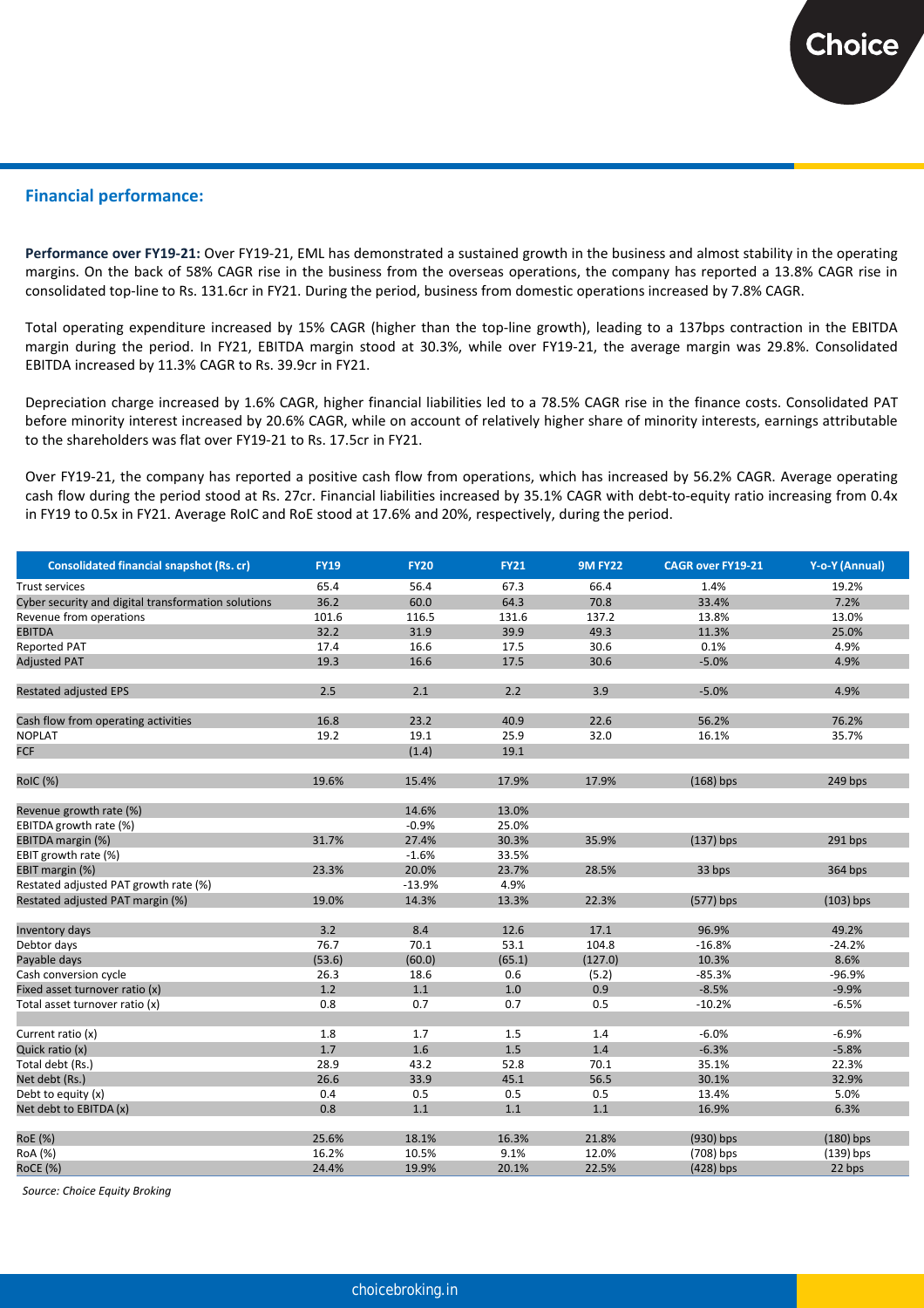

#### **Competitive strengths:**

- Largest licensed certifying authority in India
- A one stop shop solution provider in secure digital transformation and well-positioned to capture the favorable industry dynamics in India and globally
- Technology certifications, accreditations and membership in international bodies
- Technology backed infrastructure to support quality and security of services & solutions
- Diverse, longstanding and growing customer base
- Partnerships with leading Indian and global channel partners and enterprise solution partners
- Experienced promoter, board of directors and senior management team

#### **Business strategy:**

- Capitalize on industry opportunities in India and maintain leadership in Indian trust services market and as a 'one stop shop' player in secure digital transformations
- Leveraging existing data center infrastructure and setting up new data centers in overseas locations
- Enhance solution offerings to tap growing needs of digital transformation
- Grow presence in overseas markets
- Expand share of revenues among existing customers and broaden partner network and customer base





#### **Risk and concerns:**

- Unfavorable government policies and regulations
- Difficulty in adapting to the rapid changing technology standards and customer requirements
- Difficulty in expanding the international operations
- Competition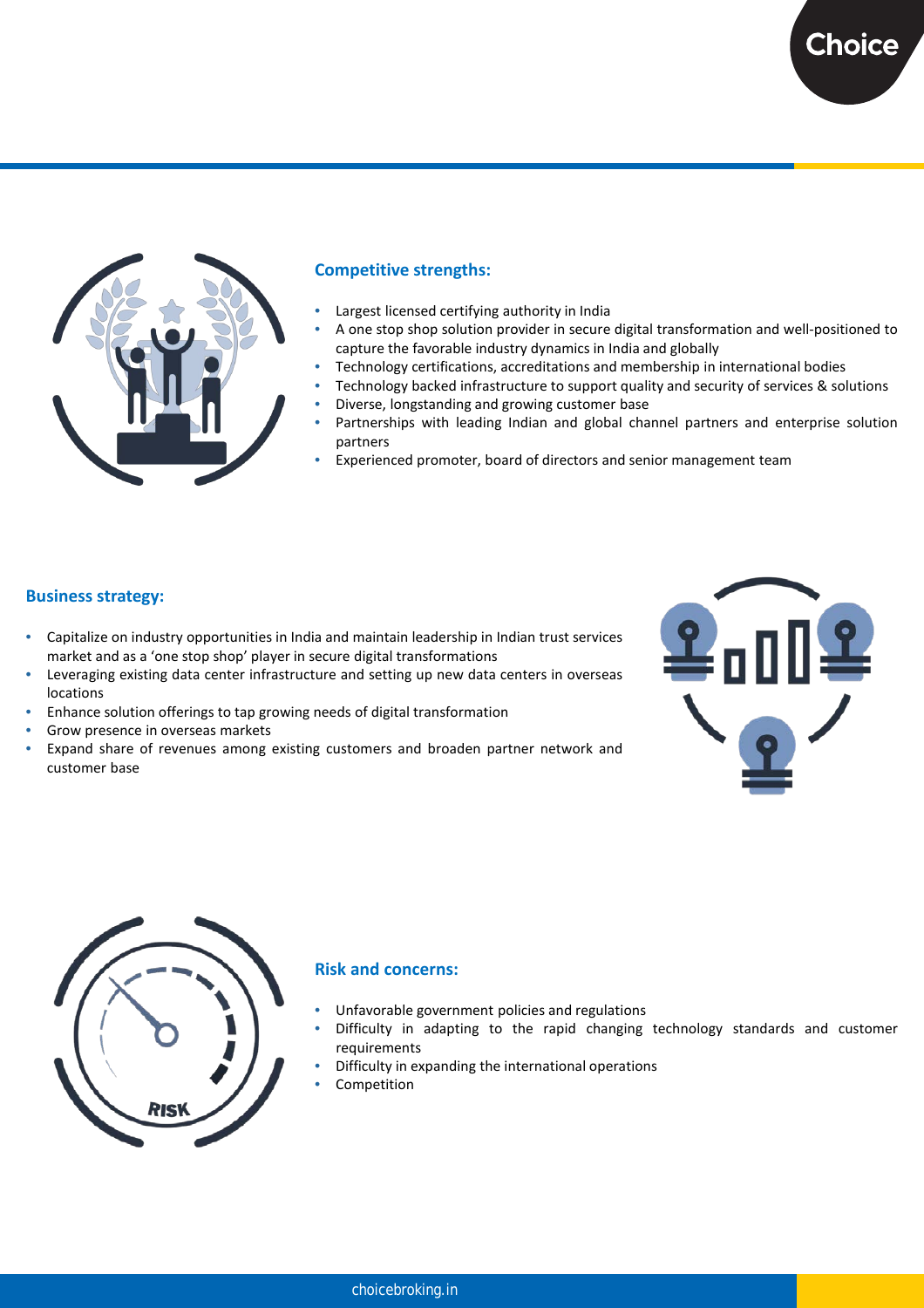#### **Financial statements:**

| <b>Consolidated profit and loss statement (Rs. cr)</b> |                                                                                                               |        |        |        |         |           |  |  |
|--------------------------------------------------------|---------------------------------------------------------------------------------------------------------------|--------|--------|--------|---------|-----------|--|--|
|                                                        | <b>9M FY22</b><br>Annual growth over FY20<br><b>FY19</b><br><b>FY20</b><br><b>FY21</b><br>CAGR over FY19 - 21 |        |        |        |         |           |  |  |
| <b>Revenue from operations</b>                         | 101.6                                                                                                         | 116.5  | 131.6  | 137.2  | 13.8%   | 13.0%     |  |  |
| Operating expenses                                     | (11.1)                                                                                                        | (13.1) | (12.9) | (8.2)  | 8.0%    | $-1.4%$   |  |  |
| Purchase of stock-in-trade                             | (20.4)                                                                                                        | (25.9) | (18.0) | (27.2) | $-6.1%$ | $-30.6%$  |  |  |
| Changes in stock of finished goods                     | (0.1)                                                                                                         | 1.2    | (0.8)  | 1.4    | 259.6%  | $-163.4%$ |  |  |
| <b>Employee benefit expenses</b>                       | (25.9)                                                                                                        | (29.2) | (41.7) | (34.9) | 27.0%   | 42.8%     |  |  |
| Other expenses                                         | (12.0)                                                                                                        | (17.5) | (18.3) | (19.1) | 23.6%   | 4.6%      |  |  |
| <b>EBITDA</b>                                          | 32.2                                                                                                          | 31.9   | 39.9   | 49.3   | 11.3%   | 25.0%     |  |  |
| Depreciation and amortization expense                  | (8.5)                                                                                                         | (8.6)  | (8.8)  | (10.1) | 1.6%    | 1.9%      |  |  |
| <b>EBIT</b>                                            | 23.7                                                                                                          | 23.3   | 31.2   | 39.2   | 14.6%   | 33.5%     |  |  |
| Finance costs                                          | (0.3)                                                                                                         | (0.7)  | (0.8)  | (3.5)  | 78.5%   | 25.9%     |  |  |
| Other income                                           | 0.1                                                                                                           | 0.3    | 0.9    | 1.1    | 199.5%  | 146.7%    |  |  |
| <b>Exceptional items</b>                               | (1.9)                                                                                                         |        |        |        |         |           |  |  |
| <b>PBT</b>                                             | 21.6                                                                                                          | 23.0   | 31.2   | 36.7   | 20.0%   | 35.5%     |  |  |
| Tax expenses                                           | (4.2)                                                                                                         | (4.6)  | (5.8)  | (6.4)  | 17.6%   | 26.5%     |  |  |
| PAT before minority interest                           | 17.4                                                                                                          | 18.4   | 25.4   | 30.3   | 20.6%   | 37.7%     |  |  |
| Minority interest                                      |                                                                                                               | (1.8)  | (7.9)  | 0.3    |         | 346.3%    |  |  |
| <b>Reported PAT</b>                                    | 17.4                                                                                                          | 16.6   | 17.5   | 30.6   | 0.1%    | 4.9%      |  |  |
| <b>Adjusted PAT</b>                                    | 19.3                                                                                                          | 16.6   | 17.5   | 30.6   | $-5.0%$ | 4.9%      |  |  |

| <b>Consolidated balance sheet statement (Rs. cr)</b>                                                          |       |       |       |       |          |          |  |  |  |
|---------------------------------------------------------------------------------------------------------------|-------|-------|-------|-------|----------|----------|--|--|--|
| Annual growth over FY20<br>CAGR over FY19 - 21<br><b>FY19</b><br><b>FY20</b><br><b>FY21</b><br><b>9M FY22</b> |       |       |       |       |          |          |  |  |  |
| Equity share capital                                                                                          | 35.1  | 35.1  | 35.1  | 35.1  | 0.0%     | 0.0%     |  |  |  |
| Other equity                                                                                                  | 40.6  | 57.1  | 72.3  | 105.4 | 33.5%    | 26.7%    |  |  |  |
| Non controlling interests                                                                                     |       | 0.9   | 9.3   | 1.0   |          | 888.2%   |  |  |  |
| Non current borrowings                                                                                        | 19.9  | 29.0  | 27.2  | 31.0  | 17.0%    | $-6.1%$  |  |  |  |
| Non current lease liabilities                                                                                 |       |       | 12.8  | 11.3  |          |          |  |  |  |
| Net deferred tax liabilities                                                                                  | 0.3   | 0.8   | 1.4   | 1.0   | 109.8%   | 79.9%    |  |  |  |
| Non current provisions                                                                                        | 1.9   | 2.2   | 3.3   | 2.3   | 32.1%    | 50.6%    |  |  |  |
| Other non current liabilities                                                                                 | 1.8   | 1.6   | 1.5   | 0.6   | $-10.8%$ | $-9.2%$  |  |  |  |
| <b>Current borrowings</b>                                                                                     | 7.7   | 12.5  | 8.7   | 22.5  | 6.4%     | $-30.3%$ |  |  |  |
| <b>Current lease liabilities</b>                                                                              |       |       | 2.6   | 2.3   |          |          |  |  |  |
| Other current financial liabilities                                                                           | 1.4   | 1.7   | 1.5   | 3.0   | 4.9%     | $-12.1%$ |  |  |  |
| Trade payables                                                                                                | 4.6   | 7.8   | 3.5   | 16.0  | $-13.0%$ | $-55.1%$ |  |  |  |
| <b>Current provisions</b>                                                                                     | 3.3   | 6.1   | 9.3   | 18.5  | 68.6%    | 51.8%    |  |  |  |
| Other current liabilities                                                                                     | 3.0   | 4.0   | 3.6   | 4.1   | 9.1%     | $-10.3%$ |  |  |  |
| <b>Total liabilities</b>                                                                                      | 119.5 | 158.7 | 191.9 | 254.1 | 26.7%    | 20.9%    |  |  |  |
| Property, plant and equipment                                                                                 | 15.0  | 15.0  | 65.7  | 66.2  | 109.0%   | 338.0%   |  |  |  |
| Intangible assets                                                                                             | 46.6  | 42.3  | 40.2  | 48.9  | $-7.0%$  | $-4.9%$  |  |  |  |
| Capital work-in-progress                                                                                      | 21.8  | 40.5  | 4.5   | 21.9  | $-54.5%$ | $-88.9%$ |  |  |  |
| Right-of-use assets                                                                                           |       |       | 13.4  | 11.2  |          |          |  |  |  |
| Goodwill                                                                                                      | 0.0   | 5.2   | 5.3   | 2.1   |          | 2.0%     |  |  |  |
| Non current investments                                                                                       | 0.2   | 0.1   | 13.8  |       |          |          |  |  |  |
| Other non current assets                                                                                      | 1.0   | 2.3   | 3.7   | 8.4   | 93.4%    | 65.6%    |  |  |  |
| Inventories                                                                                                   | 0.3   | 1.5   | 0.7   | 2.2   | 59.7%    | $-51.2%$ |  |  |  |
| <b>Trade receivables</b>                                                                                      | 21.3  | 23.4  | 14.9  | 53.2  | $-16.4%$ | $-36.3%$ |  |  |  |
| <b>Current investments</b>                                                                                    |       | 0.1   | 0.1   |       |          | $-38.0%$ |  |  |  |
| Cash and cash equivalents                                                                                     | 2.3   | 9.2   | 7.7   | 13.6  | 81.9%    | $-16.0%$ |  |  |  |
| Current loans                                                                                                 | 3.1   | 3.1   | 3.1   | 3.1   | $-1.0%$  | $-1.3%$  |  |  |  |
| Other current assets                                                                                          | 7.9   | 16.2  | 18.8  | 23.4  | 54.1%    | 16.1%    |  |  |  |
| <b>Total assets</b>                                                                                           | 119.5 | 158.7 | 191.9 | 254.1 | 26.7%    | 20.9%    |  |  |  |

*Source: Choice Equity Broking*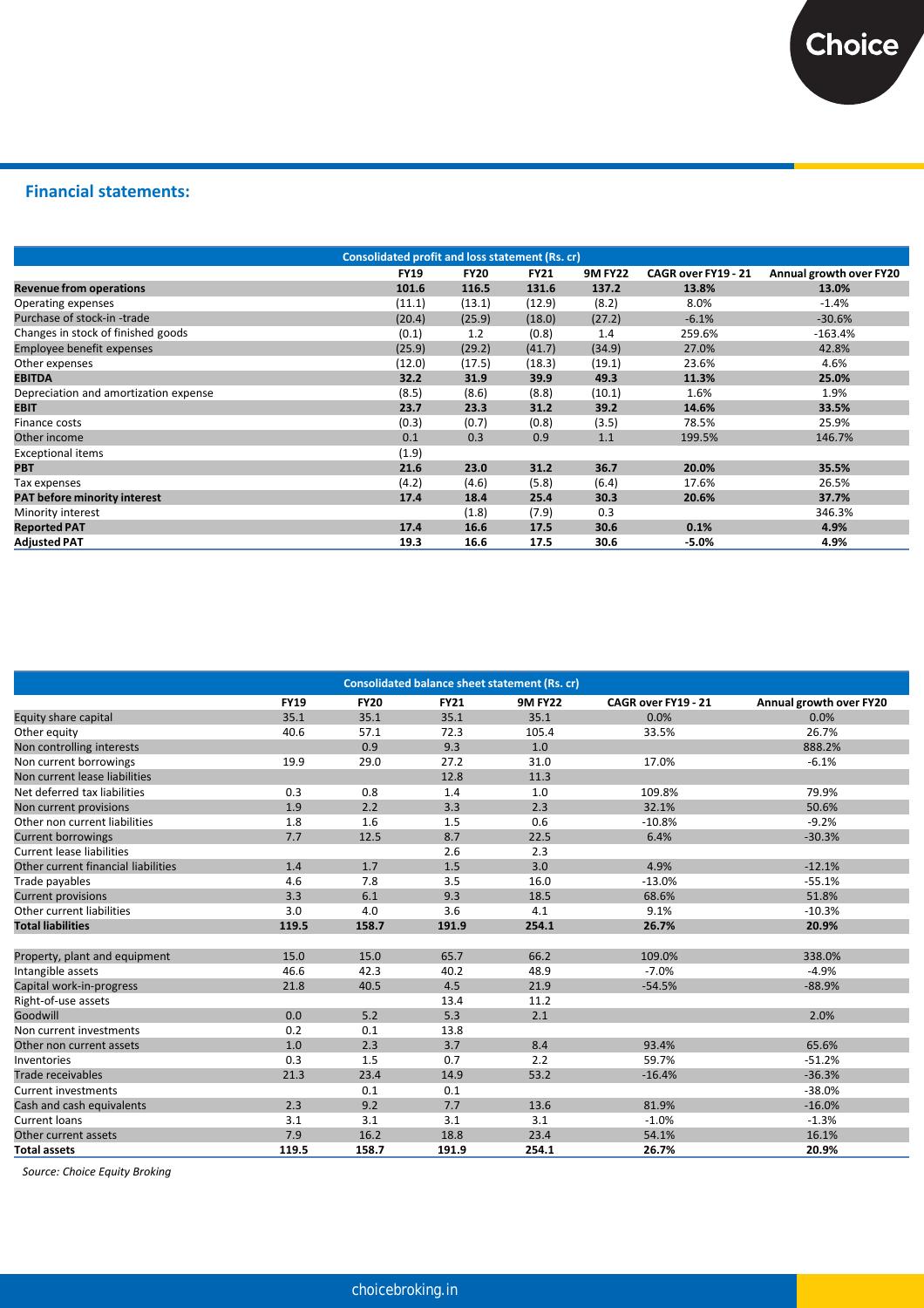## **Financial statements (Contd…):**

| Consolidated cash flow statement (Rs. cr)                                                                     |        |        |        |        |          |          |  |  |  |  |
|---------------------------------------------------------------------------------------------------------------|--------|--------|--------|--------|----------|----------|--|--|--|--|
| <b>9M FY22</b><br>CAGR over FY19 - 21<br><b>FY19</b><br><b>FY20</b><br><b>FY21</b><br>Annual growth over FY20 |        |        |        |        |          |          |  |  |  |  |
| Cash flow before working capital changes                                                                      | 30.1   | 31.3   | 39.5   | 47.9   | 14.4%    | 26.1%    |  |  |  |  |
| Working capital changes                                                                                       | (10.3) | (4.0)  | 5.4    | (26.0) |          |          |  |  |  |  |
| Cash flow from operating activities                                                                           | 16.8   | 23.2   | 40.9   | 22.6   | 56.2%    | 76.2%    |  |  |  |  |
| Purchase and construction of property, plant and equipment                                                    | (38.4) | (22.9) | (20.9) | (34.4) | $-26.3%$ | $-8.5%$  |  |  |  |  |
| Cash flow from investing activities                                                                           | (32.0) | (28.7) | (47.1) | (30.1) | 21.2%    | 64.1%    |  |  |  |  |
| Cash flow from financing activities                                                                           | 10.5   | 12.3   | 4.7    | 13.4   | $-33.3%$ | $-62.1%$ |  |  |  |  |
|                                                                                                               |        |        |        |        |          |          |  |  |  |  |
| Net cash flow                                                                                                 | (4.8)  | 6.9    | (1.5)  | 5.9    | $-44.5%$ |          |  |  |  |  |
| Opening balance of cash                                                                                       | 7.1    | 2.3    | 9.2    | 7.7    | 13.7%    | 294.1%   |  |  |  |  |
| Closing balance of cash                                                                                       | 2.3    | 9.2    | 7.7    | 13.6   | 81.9%    | $-16.0%$ |  |  |  |  |

|                                       | <b>Consolidated financial ratios</b> |             |             |                |
|---------------------------------------|--------------------------------------|-------------|-------------|----------------|
| Particulars (Rs. mn)                  | <b>FY19</b>                          | <b>FY20</b> | <b>FY21</b> | <b>9M FY22</b> |
| Revenue growth rate (%)               |                                      | 14.6%       | 13.0%       |                |
| EBITDA growth rate (%)                |                                      | $-0.9%$     | 25.0%       |                |
| EBITDA margin (%)                     | 31.7%                                | 27.4%       | 30.3%       | 35.9%          |
| EBIT growth rate (%)                  |                                      | $-1.6%$     | 33.5%       |                |
| EBIT margin (%)                       | 23.3%                                | 20.0%       | 23.7%       | 28.5%          |
| Restated adjusted PAT growth rate (%) |                                      | $-13.9%$    | 4.9%        |                |
| Restated adjusted PAT margin (%)      | 19.0%                                | 14.3%       | 13.3%       | 22.3%          |
|                                       | <b>Turnover ratios</b>               |             |             |                |
| Inventories turnover ratio (x)        | 362.8                                | 133.5       | 120.8       | 63.7           |
| Trade receivable turnover ratio (x)   | 4.8                                  | 5.2         | 6.9         | 2.6            |
| Accounts payable turnover ratio (x)   | 22.0                                 | 18.8        | 23.3        | 8.6            |
| Fixed asset turnover ratio (x)        | 1.2                                  | 1.1         | 1.0         | 0.9            |
| Total asset turnover ratio (x)        | 0.8                                  | 0.7         | 0.7         | 0.5            |
|                                       | <b>Return ratios</b>                 |             |             |                |
| RoE (%)                               | 25.6%                                | 18.1%       | 16.3%       | 21.8%          |
| RoA (%)                               | 16.2%                                | 10.5%       | 9.1%        | 12.0%          |
| <b>RoCE (%)</b>                       | 24.4%                                | 19.9%       | 20.1%       | 22.5%          |
|                                       | Per share data                       |             |             |                |
| Restated adjusted EPS (Rs.)           | 2.5                                  | 2.1         | 2.2         | 3.9            |
| DPS (Rs.)                             | 0.0                                  | 0.0         | 0.0         | 0.0            |
| BVPS (Rs.)                            | 9.7                                  | 11.8        | 13.8        | 18.0           |
| Operating cash flow per share (Rs.)   | 2.1                                  | 3.0         | 5.2         | 2.9            |
| Free cash flow per share (Rs.)        |                                      | (0.2)       | 2.4         |                |
| Dividend payout ratio                 | 0.0%                                 | 0.0%        | 0.0%        | 0.0%           |

*Note: Pre-IPO financial ratios; Source: Choice Equity Broking*